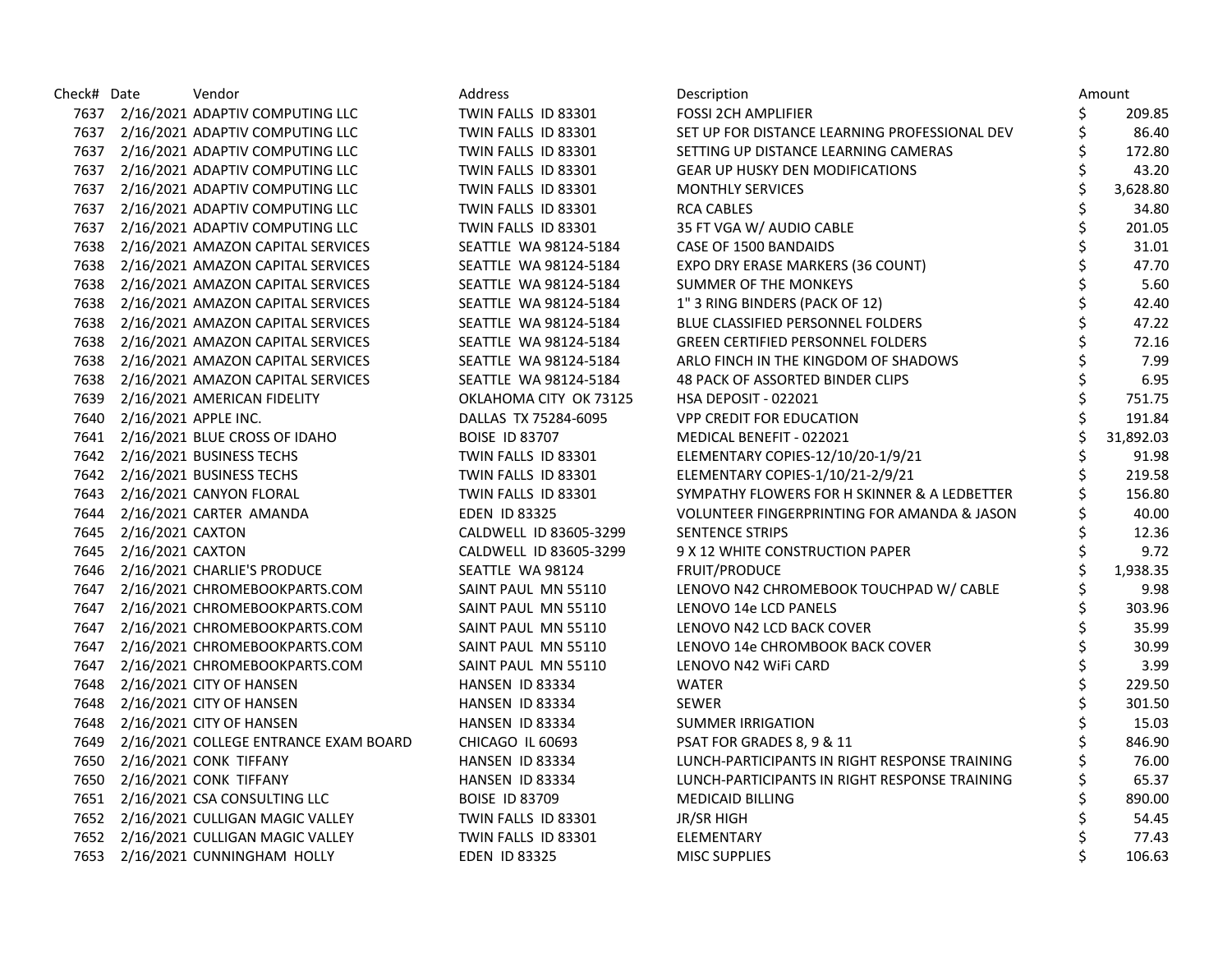|      | 7653 2/16/2021 CUNNINGHAM HOLLY             | <b>EDEN ID 83325</b>     | <b>SUPPLIES</b>                             | Ś | 4.77      |
|------|---------------------------------------------|--------------------------|---------------------------------------------|---|-----------|
|      | 7653 2/16/2021 CUNNINGHAM HOLLY             | <b>EDEN ID 83325</b>     | MISC SUPPLIES FOR GEAR UP PROGRAM           |   | 105.10    |
|      | 7653 2/16/2021 CUNNINGHAM HOLLY             | <b>EDEN ID 83325</b>     | <b>BINDER</b>                               |   | 6.83      |
|      | 7653 2/16/2021 CUNNINGHAM HOLLY             | <b>EDEN ID 83325</b>     | MISC ITEMS FOR GEAR UP PROGRAM W/ DONATIONS |   | 243.09    |
|      | 7654 2/16/2021 DECKER INC                   | VASSAR MI 48768-8802     | FOLDING BUS ONLY SIGNS FOR ELEMENTARY       |   | 189.70    |
|      | 7654 2/16/2021 DECKER INC                   | VASSAR MI 48768-8802     | <b>SHIPPING</b>                             |   | 18.92     |
| 7654 | 2/16/2021 DECKER INC                        | VASSAR MI 48768-8802     | <b>BUS PARKING ONLY W/TIMES</b>             |   | 139.70    |
| 7654 | 2/16/2021 DECKER INC                        | VASSAR MI 48768-8802     | <b>SHIPPING</b>                             |   | 26.13     |
|      | 7655 2/16/2021 EDUCATIONAL TESTING SERVICE  | PITTSBURGH PA 15251-7986 | PARA PRO ASSESSMENTS                        |   | 110.00    |
|      | 7656 2/16/2021 GEM STATE PAPER              | TWIN FALLS ID 83303-0469 | TAKE OUT LUNCH CONTAINERS                   |   | 431.12    |
|      | 7656 2/16/2021 GEM STATE PAPER              | TWIN FALLS ID 83303-0469 | TOILET BOWL CLEANER AND VACUUM BAGS         |   | 74.37     |
|      | 7656 2/16/2021 GEM STATE PAPER              | TWIN FALLS ID 83303-0469 | 4-CONTAINERS OF HAND SOAP                   |   | 162.37    |
| 7657 | 2/16/2021 GRANT PAM                         | SUN VALLEY ID 83354      | <b>VARIOUS STUDENT PLANNERS</b>             |   | 125.45    |
| 7657 | 2/16/2021 GRANT PAM                         | SUN VALLEY ID 83354      | <b>BOOK FOR STUDENTS ENGLISH CLASS</b>      |   | 9.32      |
|      | 7658 2/16/2021 GREAT AMERICA FINANCIAL SERV | DALLAS TX 75266-0831     | COPIER AGREEMENT JR/SR HIGH                 |   | 121.00    |
|      | 7659 2/16/2021 GROVER'S PAY & PACK          | VANCOUVER WA 98665-9740  | <b>FUSES FOR ELEMENTARY WATER HEATERS</b>   |   | 33.08     |
|      | 7660 2/16/2021 HANSEN SCHOOL DISTRICT #415  |                          | <b>EMPLOYER SHARE TAXES - 022021</b>        |   | 13,801.68 |
|      | 7661 2/16/2021 HANSEN SCHOOL DISTRICT #415  |                          | 21st CENTURY GRANT-CERTI - 022021           |   | 2,686.00  |
|      | 7661 2/16/2021 HANSEN SCHOOL DISTRICT #415  |                          | TRANSPORTATION- DOWN TIME - 022021          |   | 346.45    |
|      | 7661 2/16/2021 HANSEN SCHOOL DISTRICT #415  |                          | TRANSPORTATION- ACTVTY DRIVER - 022021      |   | 368.82    |
|      | 7661 2/16/2021 HANSEN SCHOOL DISTRICT #415  |                          | TRANSPORTATION-OFFICE - 022021              |   | 211.81    |
|      | 7661 2/16/2021 HANSEN SCHOOL DISTRICT #415  |                          | TRANSPORTATION-OTHER - 022021               |   | 328.00    |
|      | 7661 2/16/2021 HANSEN SCHOOL DISTRICT #415  |                          | TRANSPORTATION- PUPIL TRANSPORT - 022021    |   | 2,716.64  |
|      | 7661 2/16/2021 HANSEN SCHOOL DISTRICT #415  |                          | TRANSPORTATION-MECHANIC - 022021            |   | 823.60    |
|      | 7661 2/16/2021 HANSEN SCHOOL DISTRICT #415  |                          | TRANSPORTATION-SUPERVISOR - 022021          |   | 358.80    |
|      | 7661 2/16/2021 HANSEN SCHOOL DISTRICT #415  |                          | <b>GROUNDS - 022021</b>                     |   | 278.66    |
|      | 7661 2/16/2021 HANSEN SCHOOL DISTRICT #415  |                          | BUILDING MAINT - 022021                     |   | 4,287.25  |
|      | 7661 2/16/2021 HANSEN SCHOOL DISTRICT #415  |                          | BUILDING CARE - 022021                      |   | 5,197.38  |
|      | 7661 2/16/2021 HANSEN SCHOOL DISTRICT #415  |                          | BUSINESS OPERATION - 022021                 |   | 3,568.29  |
|      | 7661 2/16/2021 HANSEN SCHOOL DISTRICT #415  |                          | ADMIN ASSISTANT-SEC - 022021                |   | 1,428.00  |
|      | 7661 2/16/2021 HANSEN SCHOOL DISTRICT #415  |                          | ADMIN ASSISTANT-ELEMENTA - 022021           |   | 1,254.60  |
|      | 7661 2/16/2021 HANSEN SCHOOL DISTRICT #415  |                          | ADMINISTRATION-SECONDARY - 022021           |   | 5,215.95  |
|      | 7661 2/16/2021 HANSEN SCHOOL DISTRICT #415  |                          | ADMINISTRATION-ELEMENTAR - 022021           |   | 4,899.83  |
|      | 7661 2/16/2021 HANSEN SCHOOL DISTRICT #415  |                          | DISTRICT ADMINISTRAT - 022021               |   | 7,437.50  |
|      | 7661 2/16/2021 HANSEN SCHOOL DISTRICT #415  |                          | SPED SUPPORT DIRECTOR-SE - 022021           |   | 291.66    |
|      | 7661 2/16/2021 HANSEN SCHOOL DISTRICT #415  |                          | SPED SUPPORT DIRECTOR-EL - 022021           |   | 291.66    |
|      | 7661 2/16/2021 HANSEN SCHOOL DISTRICT #415  |                          | SPED SUPPORT-CERT - 022021                  |   | 4,890.66  |
|      | 7661 2/16/2021 HANSEN SCHOOL DISTRICT #415  |                          | COLLEGE/CAREER CLASSIFIE - 022021           |   | 129.29    |
|      | 7661 2/16/2021 HANSEN SCHOOL DISTRICT #415  |                          | <b>GUIDANCE EXTENDED DAYS - 022021</b>      |   | 278.58    |
|      | 7661 2/16/2021 HANSEN SCHOOL DISTRICT #415  |                          | GUIDANCE-SEC - 022021                       |   | 2,628.55  |
|      | 7661 2/16/2021 HANSEN SCHOOL DISTRICT #415  |                          | GUIDANCE-ELEM - 022021                      |   | 785.92    |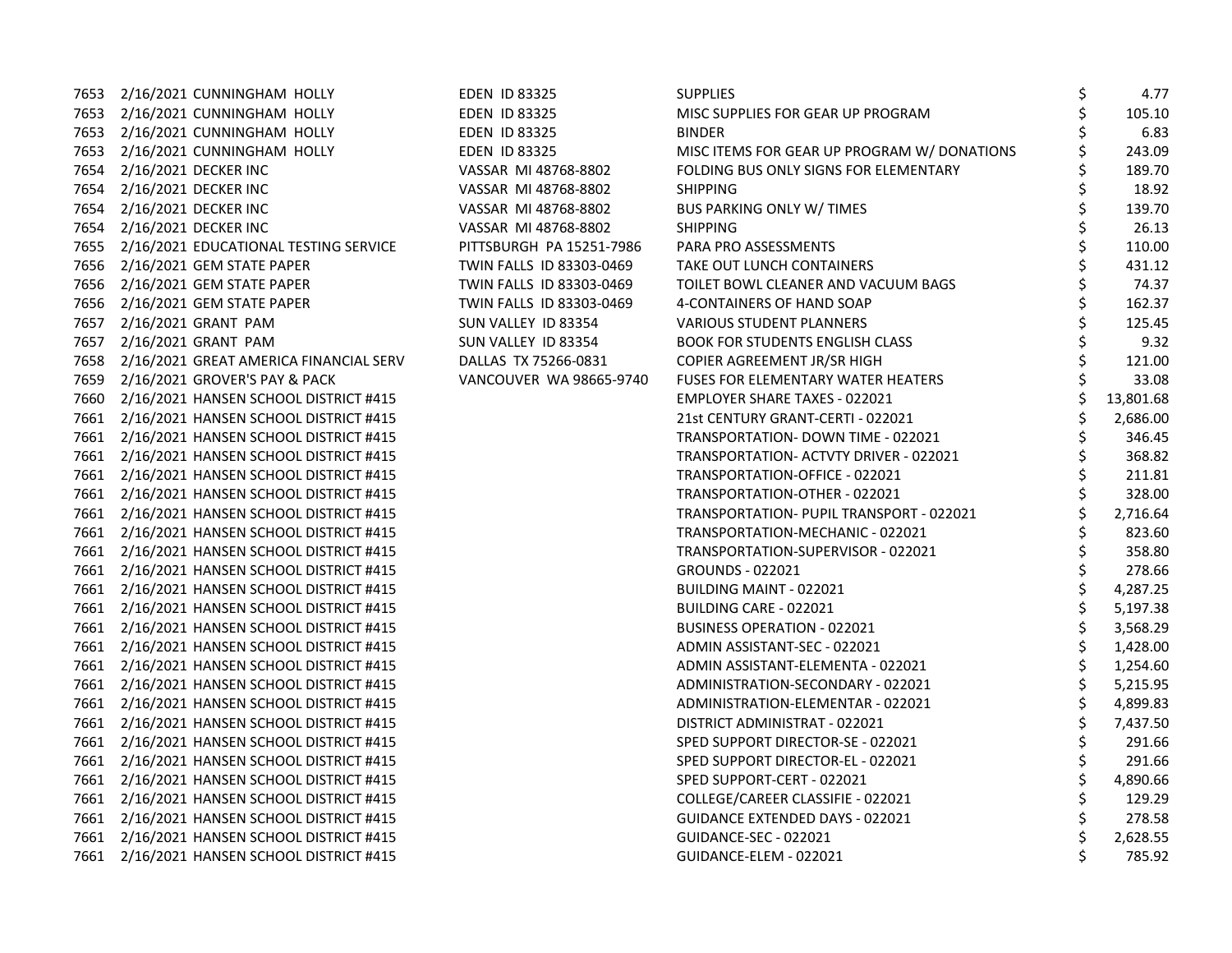7661 2/16/2021 HANSEN SCHOOL DISTRICT #415 7661 2/16/2021 HANSEN SCHOOL DISTRICT #415 7661 2/16/2021 HANSEN SCHOOL DISTRICT #415 7661 2/16/2021 HANSEN SCHOOL DISTRICT #415 7661 2/16/2021 HANSEN SCHOOL DISTRICT #415 7661 2/16/2021 HANSEN SCHOOL DISTRICT #415 7661 2/16/2021 HANSEN SCHOOL DISTRICT #415 7661 2/16/2021 HANSEN SCHOOL DISTRICT #415 7661 2/16/2021 HANSEN SCHOOL DISTRICT #415 7661 2/16/2021 HANSEN SCHOOL DISTRICT #415 7661 2/16/2021 HANSEN SCHOOL DISTRICT #415 7661 2/16/2021 HANSEN SCHOOL DISTRICT #415 7661 2/16/2021 HANSEN SCHOOL DISTRICT #415 7661 2/16/2021 HANSEN SCHOOL DISTRICT #415 7661 2/16/2021 HANSEN SCHOOL DISTRICT #415 7661 2/16/2021 HANSEN SCHOOL DISTRICT #415 7661 2/16/2021 HANSEN SCHOOL DISTRICT #415 7661 2/16/2021 HANSEN SCHOOL DISTRICT #415 7661 2/16/2021 HANSEN SCHOOL DISTRICT #415 7661 2/16/2021 HANSEN SCHOOL DISTRICT #415 7661 2/16/2021 HANSEN SCHOOL DISTRICT #415 7661 2/16/2021 HANSEN SCHOOL DISTRICT #415 7661 2/16/2021 HANSEN SCHOOL DISTRICT #415 7661 2/16/2021 HANSEN SCHOOL DISTRICT #415 7661 2/16/2021 HANSEN SCHOOL DISTRICT #415 7661 2/16/2021 HANSEN SCHOOL DISTRICT #415 7661 2/16/2021 HANSEN SCHOOL DISTRICT #415 7661 2/16/2021 HANSEN SCHOOL DISTRICT #415 7661 2/16/2021 HANSEN SCHOOL DISTRICT #415 7661 2/16/2021 HANSEN SCHOOL DISTRICT #415 7661 2/16/2021 HANSEN SCHOOL DISTRICT #415 7661 2/16/2021 HANSEN SCHOOL DISTRICT #415 7661 2/16/2021 HANSEN SCHOOL DISTRICT #415 7661 2/16/2021 HANSEN SCHOOL DISTRICT #415 7661 2/16/2021 HANSEN SCHOOL DISTRICT #415 7661 2/16/2021 HANSEN SCHOOL DISTRICT #415 7661 2/16/2021 HANSEN SCHOOL DISTRICT #415 7661 2/16/2021 HANSEN SCHOOL DISTRICT #415 7661 2/16/2021 HANSEN SCHOOL DISTRICT #415 7661 2/16/2021 HANSEN SCHOOL DISTRICT #415 7661 2/16/2021 HANSEN SCHOOL DISTRICT #415

| <b>ACTIVITY-ATHLETIC DIRECT - 022021</b> | \$          | 433.33    |
|------------------------------------------|-------------|-----------|
| ACTIVITY-COACH - 022021                  |             | 17,600.00 |
| SPECIAL ED PRESCHOOL-PAR - 022021        | \$\$\$      | 438.72    |
| SPECIAL ED PRESCHOOL-TEA - 022021        |             | 3,942.66  |
| SPECIAL ED CLASSIFIED-EL - 022021        |             | 1,931.88  |
| SPECIAL ED CERTIFIED-SEC - 022021        |             | 3,121.88  |
| SPECIAL ED CERTIFIED-ELE - 022021        |             | 3,776.00  |
| SECONDARY-VOCATIONAL EDU - 022021        | やややや        | 3,697.91  |
| SUB TEACHER-SECONDARY - 022021           |             | 456.00    |
| SECONDARY PARA - 022021                  | さやさ さん      | 263.64    |
| SECONDARY-ELL CERTIFIED - 022021         |             | 259.58    |
| SECONDARY-WORKED PREP - 022021           |             | 421.53    |
| SECONDARY TEACHER - 022021               |             | 28,655.55 |
| SUB PARA-ELEMENTARY - 022021             |             | 342.00    |
| SUB TEACHER-ELEMENTARY - 022021          |             | 418.00    |
| SUB ADMIN SECRETARY-ELEM - 022021        |             | 38.00     |
| ELEMENTARY PARA - 022021                 | \$<br>\$    | 1,076.25  |
| ELEMENTARY-LITERACY TEAC - 022021        |             | 1,455.69  |
| ELEMENTARY-ELL CERTIFIED - 022021        |             | 259.58    |
| ELEMENTARY TEACHER - 022021              | ぐぐぐ ぐぐ ぐん   | 40,293.91 |
| SECONDARY-CTE-AG - 022021                |             | 666.66    |
| <b>SAFE &amp; DRUG FREE - 022021</b>     |             | 333.33    |
| TITLE I-COUNSELOR - 022021               |             | 710.58    |
| TITLE I-CLASSIFIED - 022021              |             | 2,233.71  |
| TITLE I-CERTIFIED - 022021               |             | 4,743.20  |
| CARES-ESSERF CLASSIFIED - 022021         |             | (420.00)  |
| MIGRANT C CERTIFIED SEC - 022021         | \$<br>\$    | 222.50    |
| MIGRANT C-CLASSIFIED ELE - 022021        |             | 1,051.24  |
| MIGRANT C CERTIFIED ELEM - 022021        |             | 935.00    |
| <b>IDEA PART B CLASSIFIED S - 022021</b> | \$ \$ \$ \$ | 1,299.03  |
| IDEA PART B-CLASSIFIED E - 022021        |             | 1,900.00  |
| IDEA PART B PRESCHOOL - 022021           |             | 408.50    |
| MEDICIAD CLASSIFIED SEC - 022021         | \$<br>\$    | 2,124.36  |
| TITLE IV-CLASSIFIED - 022021             |             | 323.00    |
| RURAL EDUC CERTEFIED SEC - 022021        | \$ \$ \$ \$ | 350.00    |
| RURAL EDUC CLASSIFIED-EL - 022021        |             | 102.77    |
| 21st CENTURY-FOOD SERVIC - 022021        |             | 95.00     |
| 21st CENTURY-TRANSPORTAT - 022021        |             | 558.93    |
| 21st CENTURY GRANT-ENRIC - 022021        | \$          | 990.00    |
| 21ST CENTURY GRANT-CLASS - 022021        | \$          | 1,306.50  |
| 21st CENTURY GRANT DIREC - 022021        | \$          | 2,832.50  |
|                                          |             |           |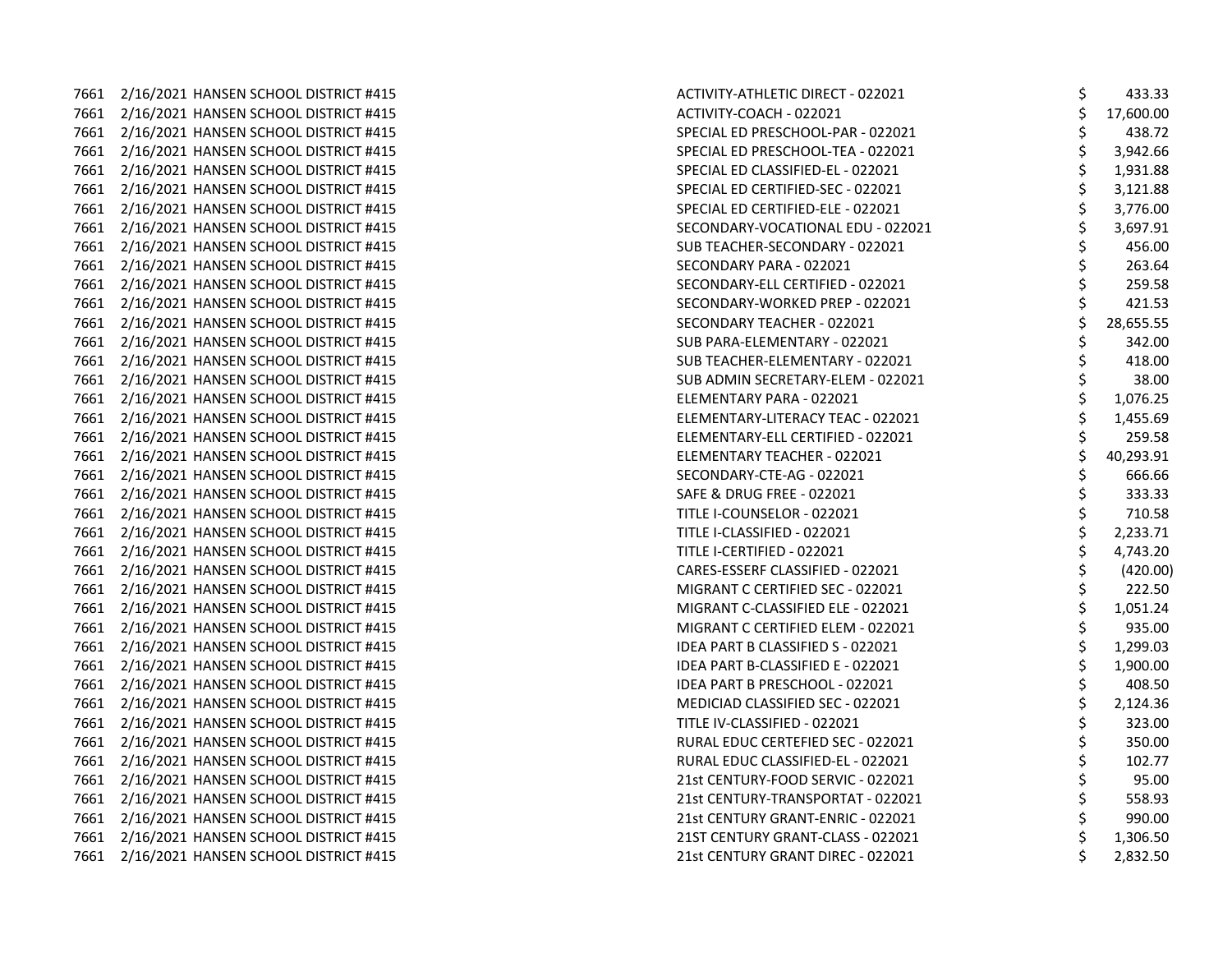|      | 7661 2/16/2021 HANSEN SCHOOL DISTRICT #415 |                               | GEAR UP-CLASSIFIED - 022021                        | \$ | 1,500.00  |
|------|--------------------------------------------|-------------------------------|----------------------------------------------------|----|-----------|
|      | 7661 2/16/2021 HANSEN SCHOOL DISTRICT #415 |                               | <b>FOOD SERVICE - 022021</b>                       | \$ | 3,867.30  |
|      | 7662 2/16/2021 HANSEN SCHOOL DISTRICT #415 |                               | <b>EMPLOYER SHARE PERSI - 022021</b>               |    | 20,718.76 |
|      | 7663 2/16/2021 HERNANDEZ DACIA             | HANSEN ID 83334               | BREAKFAST AND AFTERSCHOOL SNACKS                   | \$ | 126.35    |
|      | 7663 2/16/2021 HERNANDEZ DACIA             | HANSEN ID 83334               | SUPPLIES FOR 21ST CENTURY ACTIVITIES               | \$ | 760.57    |
|      | 7664 2/16/2021 HOLINKA LAW P.C.            | <b>BOISE ID 83719</b>         | PROFESSIONAL SERVICES                              |    | 323.00    |
|      | 7665 2/16/2021 HOME DEPOT CREDIT SERV      | LOUISVILLE KY 40290-1030      | SUPPLIES FOR GREENHOUSE WATERING SYSTEM            | \$ | 124.86    |
| 7665 | 2/16/2021 HOME DEPOT CREDIT SERV           | LOUISVILLE KY 40290-1030      | PAINT FOR PRESCHOOL PARKING LOT                    |    | 17.94     |
| 7666 | 2/16/2021 IDAHO ASSOC. OF SCHOOL ADMIN     | <b>BOISE ID 83705</b>         | THE ANATOMY OF TRUE ACCOUNTABILITY CONF            | Ś  | 475.00    |
| 7667 | 2/16/2021 IDAHO POWER                      | CAROL STREAM IL 60197-5381    | SOUTH MODULAR                                      | \$ | 16.46     |
|      | 7667 2/16/2021 IDAHO POWER                 | CAROL STREAM IL 60197-5381    | DOME GYME                                          | \$ | 277.75    |
|      | 7667 2/16/2021 IDAHO POWER                 | CAROL STREAM IL 60197-5381    | JR/SR HIGH SCHOOL                                  |    | 1,394.74  |
|      | 7667 2/16/2021 IDAHO POWER                 | CAROL STREAM IL 60197-5381    | ELEMENTARY                                         |    | 2,228.66  |
| 7667 | 2/16/2021 IDAHO POWER                      | CAROL STREAM IL 60197-5381    | PRESCHOOL                                          |    | 62.38     |
| 7667 | 2/16/2021 IDAHO POWER                      | CAROL STREAM IL 60197-5381    | <b>FOOTBALL FIELD</b>                              | \$ | 5.15      |
| 7667 | 2/16/2021 IDAHO POWER                      | CAROL STREAM IL 60197-5381    | <b>IRRIGATION</b>                                  | \$ | 18.89     |
| 7668 | 2/16/2021 IDAHO SCHOOL BOARDS ASSOC INC    | BOISE ID 83707-4797           | REGISTRATION FOR ISBA DAY ON THE HILL              | \$ | 75.00     |
|      | 7669 2/16/2021 INTEGRATED TECHNOLOGIES     | TWIN FALLS ID 83303-1843      | HS COPIES (1/3/21-2/2/21)                          |    | 178.71    |
| 7669 | 2/16/2021 INTEGRATED TECHNOLOGIES          | TWIN FALLS ID 83303-1843      | <b>CREDIT</b>                                      | \$ | (1.28)    |
| 7670 | 2/16/2021 INTERMOUNTAIN GAS                | BISMARCK ND 58506-5600        | JR/SR HIGH                                         | \$ | 1,658.82  |
|      | 7670 2/16/2021 INTERMOUNTAIN GAS           | BISMARCK ND 58506-5600        | <b>ELEMENTARY</b>                                  | \$ | 699.45    |
| 7670 | 2/16/2021 INTERMOUNTAIN GAS                | <b>BISMARCK ND 58506-5600</b> | DOME GYM                                           | \$ | 111.32    |
|      | 7670 2/16/2021 INTERMOUNTAIN GAS           | BISMARCK ND 58506-5600        | PRESCHOOL                                          | \$ | 107.45    |
|      | 7670 2/16/2021 INTERMOUNTAIN GAS           | BISMARCK ND 58506-5600        | AG BLDG                                            |    | 593.93    |
|      | 7671 2/16/2021 JOHNSON JESSICA             | KIMBERLY ID 83341             | <b>VOLUNTEER FINGERPRINTING FOR FIELDTRIPS</b>     |    | 20.00     |
|      | 7672 2/16/2021 KELLY KAYLA                 | <b>BUHL ID 83316</b>          | REGION IV ADMIN MTG-MILEAGE & MEAL                 | \$ | 43.92     |
|      | 7673 2/16/2021 LAMMERS TRUCK CENTER        | TWIN FALLS ID 83301           | <b>BUS 06-6 HIGH OIL PUMP REPAIRS</b>              | \$ | 2,633.88  |
| 7674 | 2/16/2021 LOCKWOOD SPRINKLERS & SPRAYING   | HANSEN ID 83334               | <b>SNOW REMOVAL</b>                                | \$ | 150.00    |
|      | 7675 2/16/2021 MEADOW GOLD DAIRY           | ATLANTA GZ 30374-6496         | <b>MILK</b>                                        |    | 2,240.88  |
|      | 7676 2/16/2021 NIELSON ENGINEERING         | POCATELLO ID 83201            | DESIGN FEE FOR ELEM HEATING/AC PHASE II            |    | 1,600.00  |
|      | 7676 2/16/2021 NIELSON ENGINEERING         | POCATELLO ID 83201            | DESIGN FEE FOR ELEM HEATING/AC PHASE I             |    | 800.00    |
|      | 7677 2/16/2021 NORCO                       | SALT LAKE CITY UT 84141-3124  | <b>CREDIT</b>                                      | \$ | (21.42)   |
| 7677 | 2/16/2021 NORCO                            | SALT LAKE CITY UT 84141-3124  | LINERS FOR MIG WELDERS                             |    | 143.90    |
| 7678 | 2/16/2021 OFFICE DEPOT                     | PHOENIX AZ 85038-9248         | YELLOW TONER CARTRIDGE FOR PRESCHOOL PRINTER       | Ś. | 82.02     |
|      | 7678 2/16/2021 OFFICE DEPOT                | PHOENIX AZ 85038-9248         | <b>BLACK TONER CARTRIDGE FOR PRESCHOOL PRINTER</b> | \$ | 65.44     |
|      | 7679 2/16/2021 PLAYSCRIPTS                 | NEW YORK NY 10023             | <b>I DON'T WANT TO TALK ABOUT IT</b>               |    | 89.91     |
|      | 7679 2/16/2021 PLAYSCRIPTS                 | NEW YORK NY 10023             | <b>SHIPPING &amp; HANDELING</b>                    |    | 27.05     |
| 7679 | 2/16/2021 PLAYSCRIPTS                      | NEW YORK NY 10023             | <b>CAVE DREAMS</b>                                 | \$ | 59.94     |
|      | 7680 2/16/2021 PRIMARY THERAPY SOURCE      | TWIN FALLS ID 83301           | PHYSICAL THERAPY                                   |    | 863.50    |
|      | 7680 2/16/2021 PRIMARY THERAPY SOURCE      | TWIN FALLS ID 83301           | OCCUPATIONAL THERAPY                               |    | 2,059.40  |
|      | 7681 2/16/2021 RIKIM INC                   | KIMBERLY ID 83341             | SWITCH OUT LIGHT SWITCH IN VAULT RECORDS ROOM      | Ś  | 22.25     |